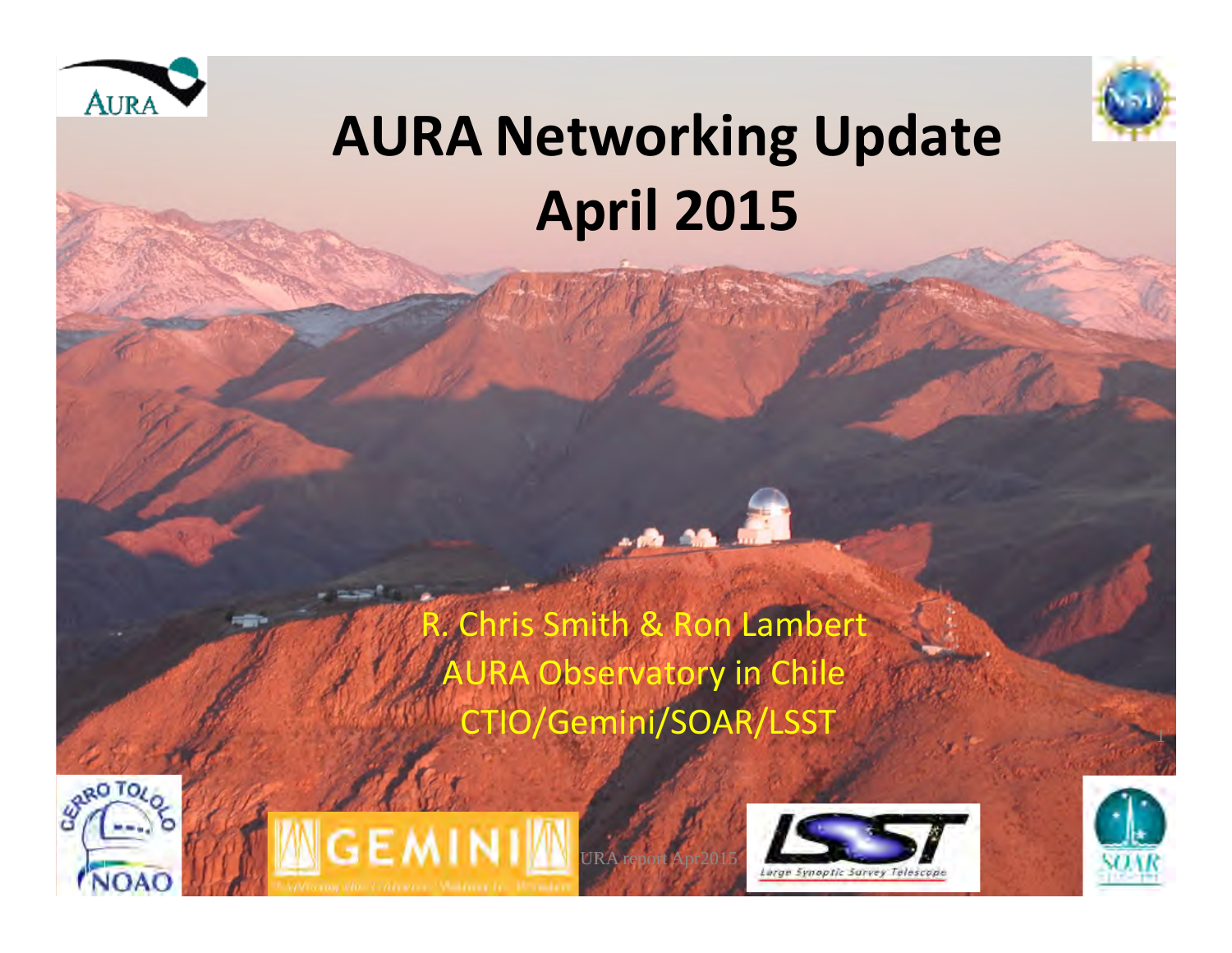



### AURA Network Backbone

- Three segments
	- Summits (Tololo+Pachón) to Base (La Serena)
		- Currently: Microwave link @ 2 x 155 Mbps
		- Testing additional radio technologies
	- $-$  La Serena to Santiago
		- Currently: REUNA @ 1Gbps
	- $-$  Santiago to U.S. RENs
		- Currently: AmLight+LAUREN @ 1Gbps (up to 10Gbps)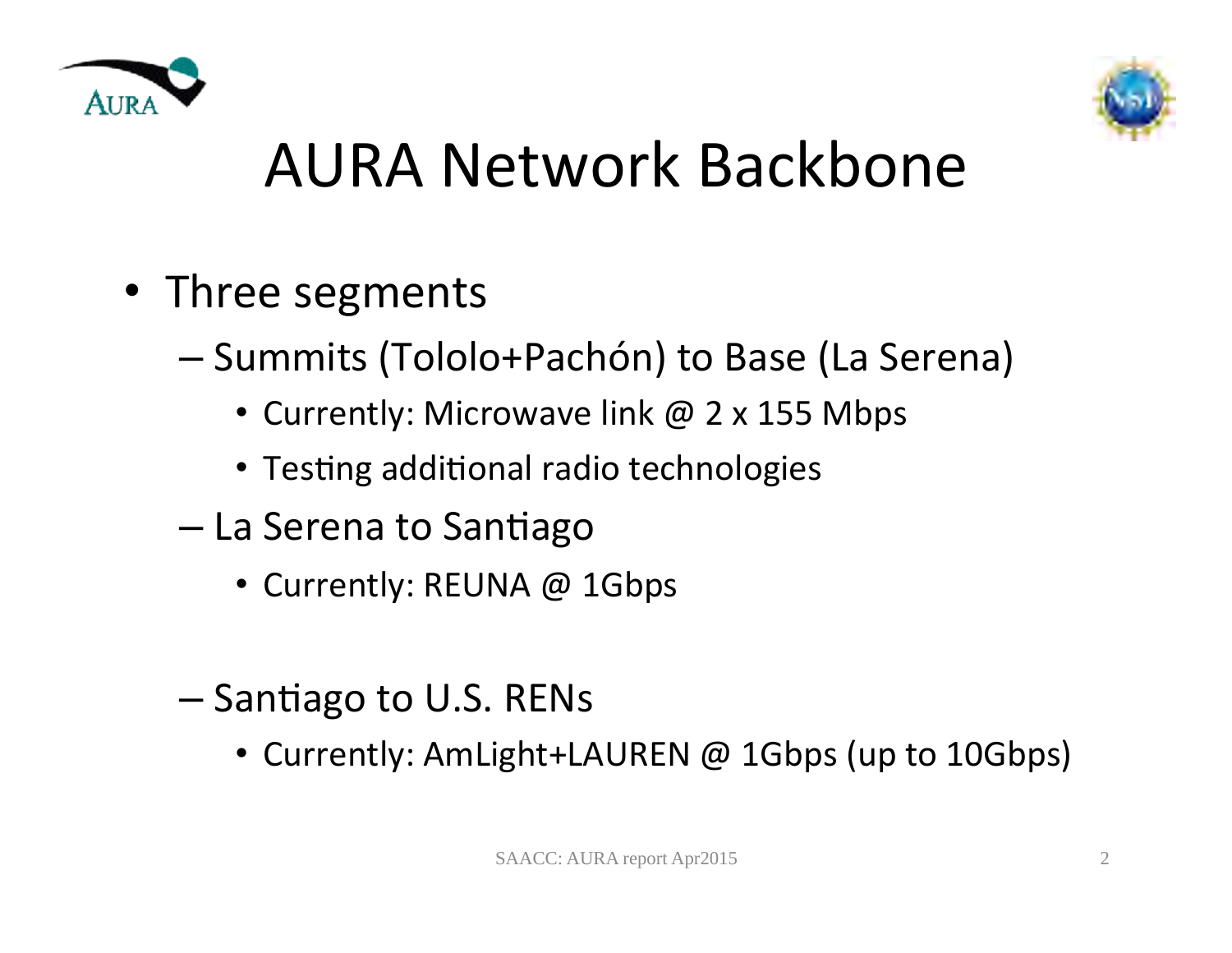



### AURA Backbone Users

- Large users
	- NOAO/CTIO
	- Gemini
	- SOAR
	- KMTnet/KASI (Korean)
	- **LSST**
	- Carnegie (La Serena)
	- NRAO/ALMA (Santiago)
	- GMT (La Serena/Stgo)
- Smaller Users
	- SMARTS
	- PROMPT (x8 now)
	- GONG
	- ALO
	- WHAM
	- LCOGTN
	- mEarth (Harvard)
	- T80S (Brazil)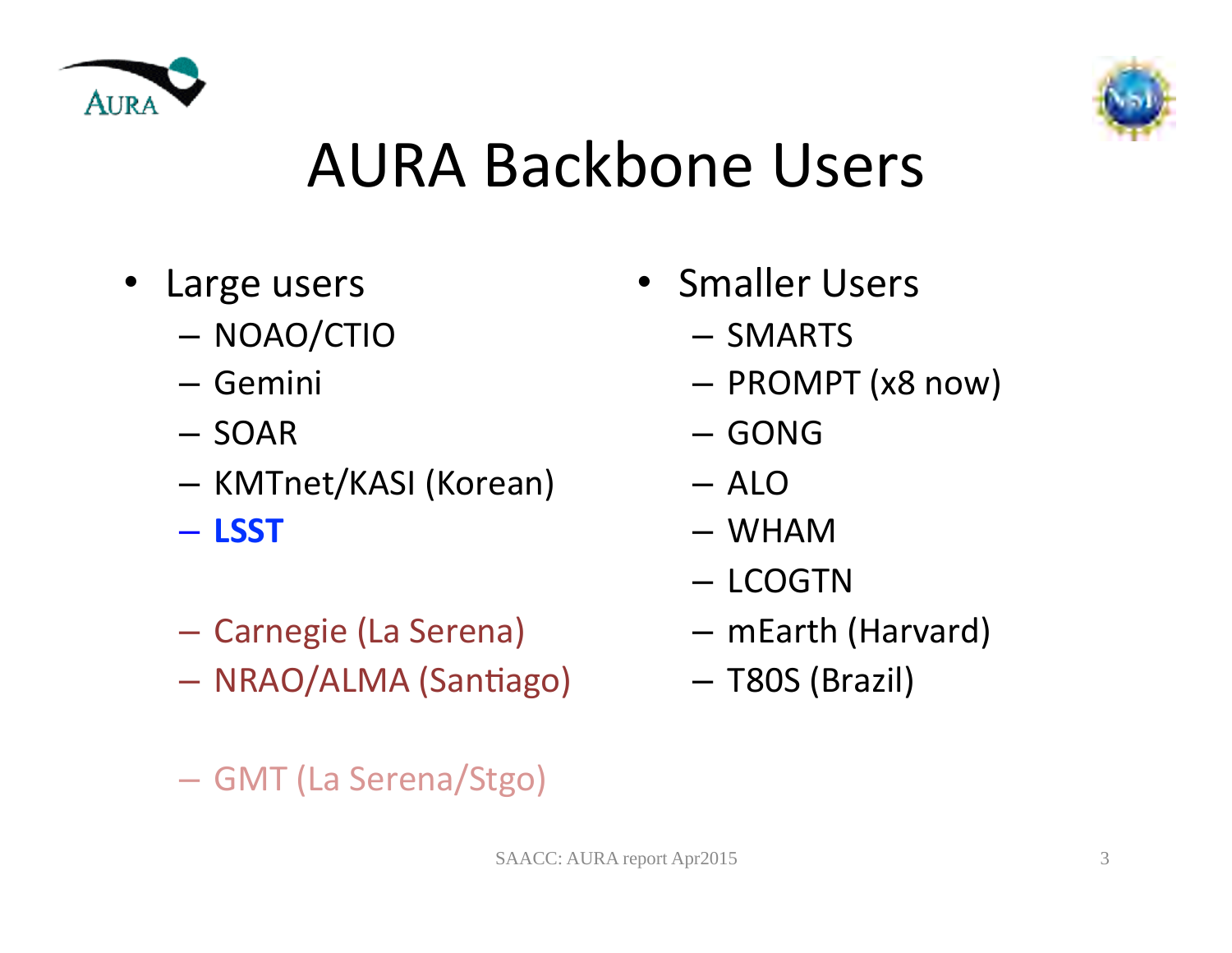



# **New Links for AURA/LSST:**

To be Provided by REUNA/Telefonica

- Outline of solutions
	- "Segment 1" = Mountain-La Serena
		- At least 300Gbps
	- "Segment 2" = La Serena-Santiago
		- At least 140Gbps
	- Equipment
		- Evaluation of options
	- $-$  Operations
		- Shared operations model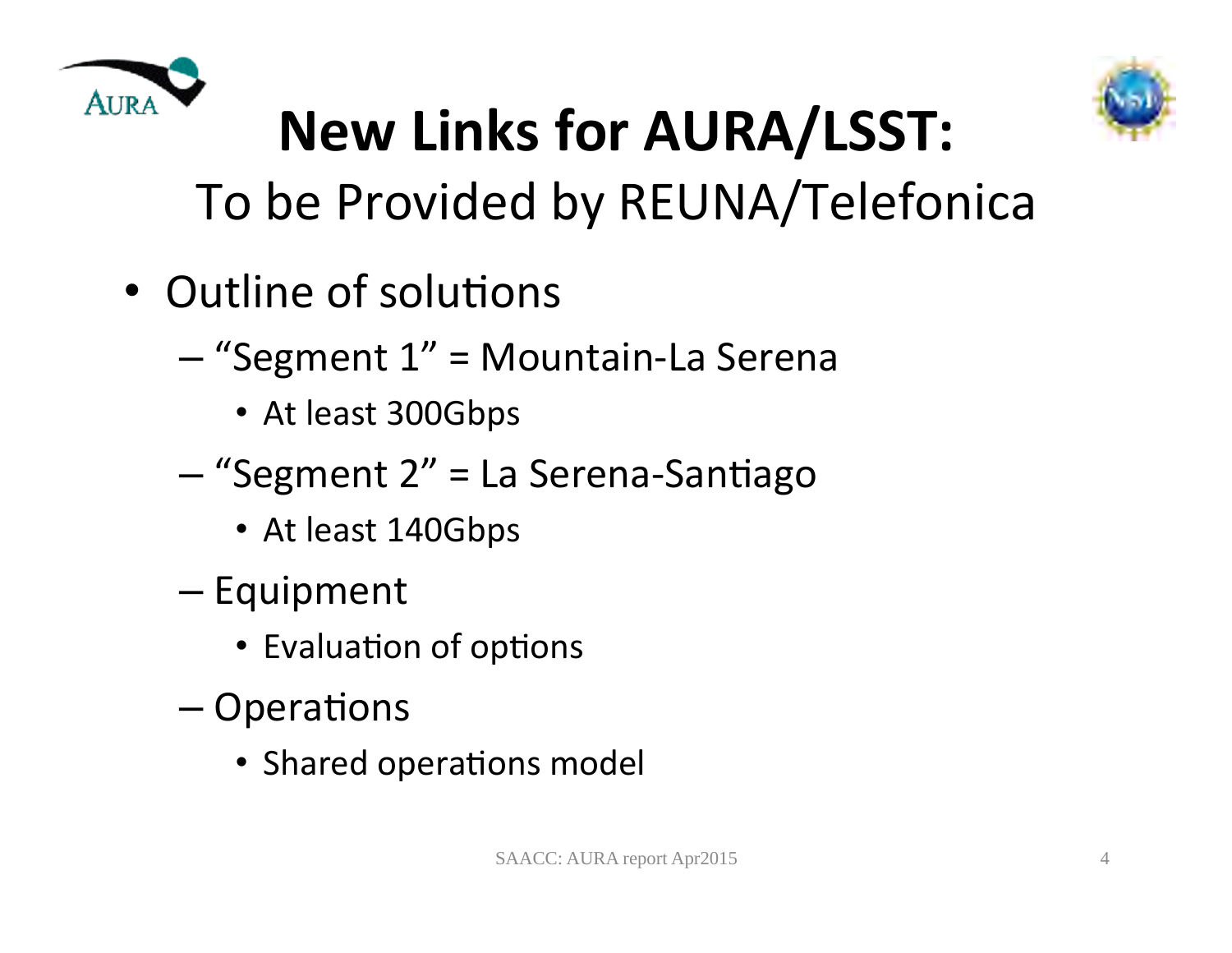



### Segment 1: Mountain-La Serena

- Good news: Commercial interests driving fiber installation up Elqui valley and then down to Santiago  $-$  Project T3 = 96 fibers from La Serena to Santiago
- Two sub-segments
	- $-$  AURA Gate to Summit (aerial)
		- 12 pairs of fibers, privately owned on AURA property
		- To be installed by Telefonica
	- La Serena to AURA Gate (aerial + some buried)
		- 2 pairs of fibers provided by Telefonica to REUNA on shared T3 bundle, 20 year IRU
	- $-$  Links to be maintained by Telefonica/REUNA (SLA), managed by AURA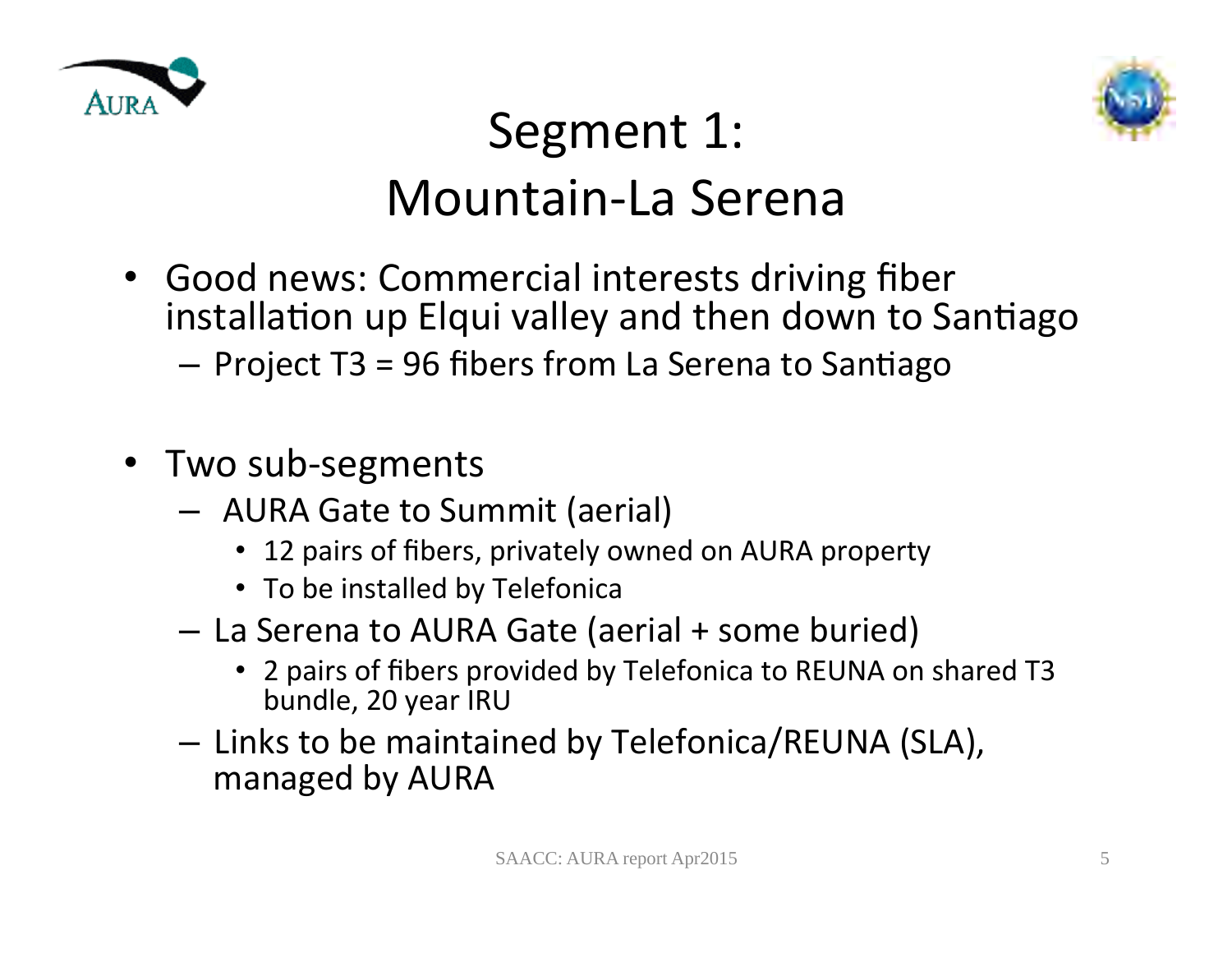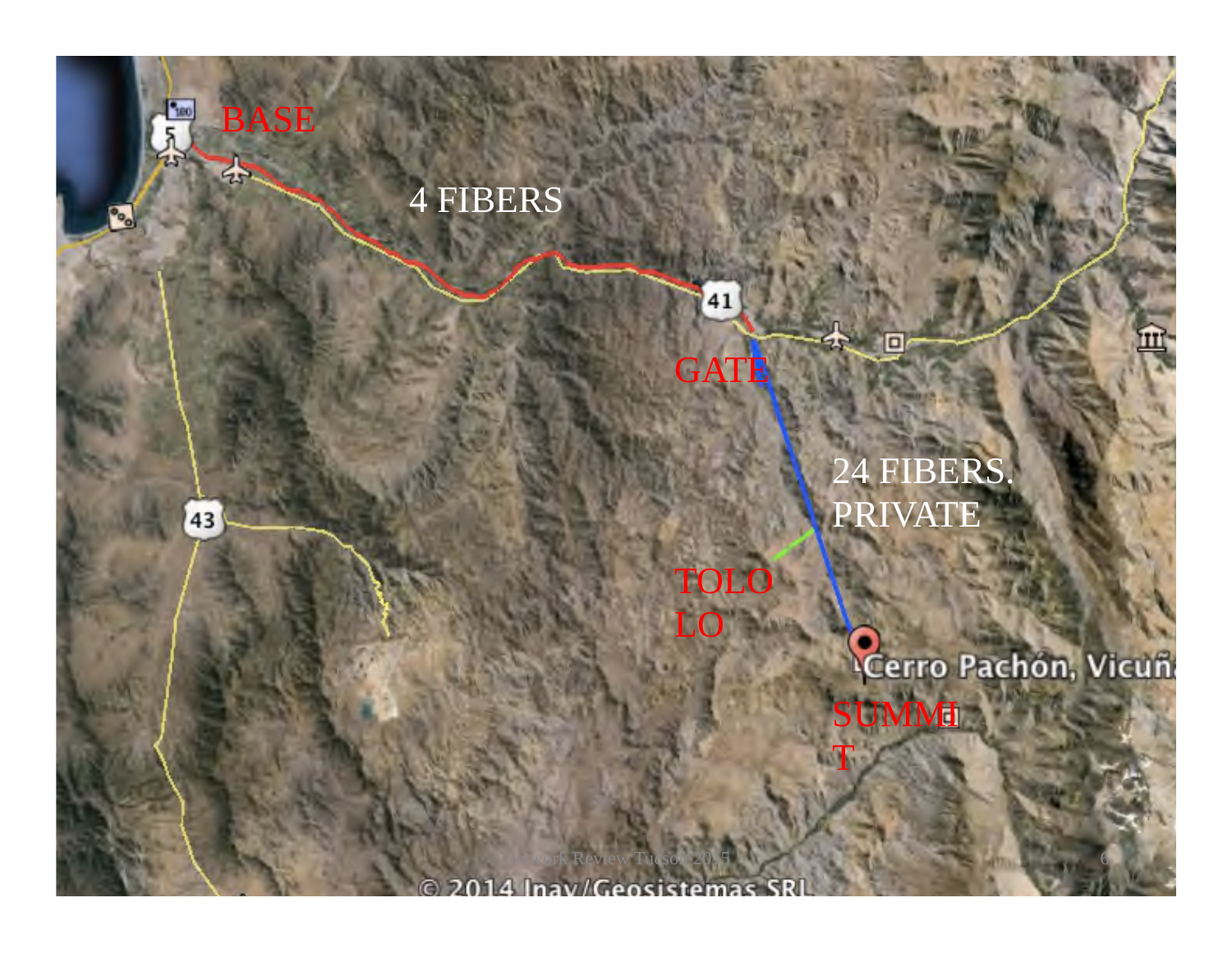

Three main Telecoms investing in a fiber bundle for an alternate route from La Serena to Vicuna and Santiago. AURA will have an 18 year IRU (2016-2034) with REUNA for 4 dark fiber filaments in this bundle. Completion dated 2015.



REUNA/Telefonica will install in 2015 a private 12 fiber pair bundle for the sole use of LSST and AURA.

#### **Typical public highway posts to La** Serena. SLA with MTTR=4-6hrs

"ADSS cable is so tough it resists up to two pole failures" - Telefonica

#### *Typical posts on AURA land. SLA w/ MTTR=8hrs during daylight*



Network Review Tucson 2015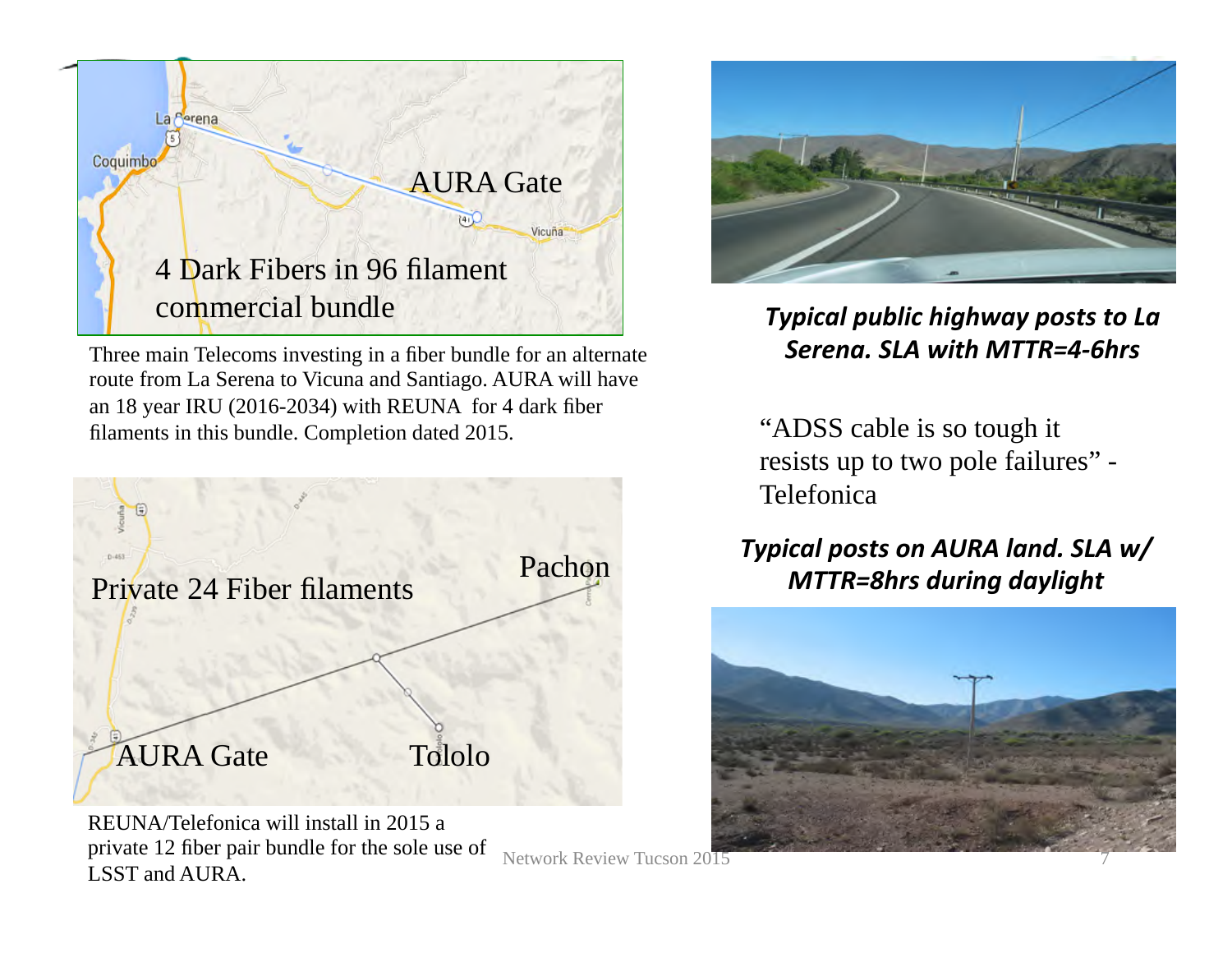

### *SEGMENT 2: LA SERENA – SANTIAGO (Fully REUNA Operated)*

- *Blue line indicates the path in which REUNA will have a 20 year IRU for a dark fiber pair on the T3 bundle*
- *AURA/LSST and REUNA will each utilize a 100G circuit.*
	- *LSST will occupy one 100Gbs circuit.*
	- *Other AURA traffic will flow over the REUNA 100G circuit.*
- *AURA/LSST will have an optional additional*   $9 x \lambda s$  within this pair, each of which can be 10,40,100Gbs, and possibly 400Gbps soon
- Network Review Tucson 2015 • *Red line indicates the legacy Pan American route where AURA/LSST will have 4Gb between 2016 and 2019 which will increase to at least 40Gb as a diverse path*

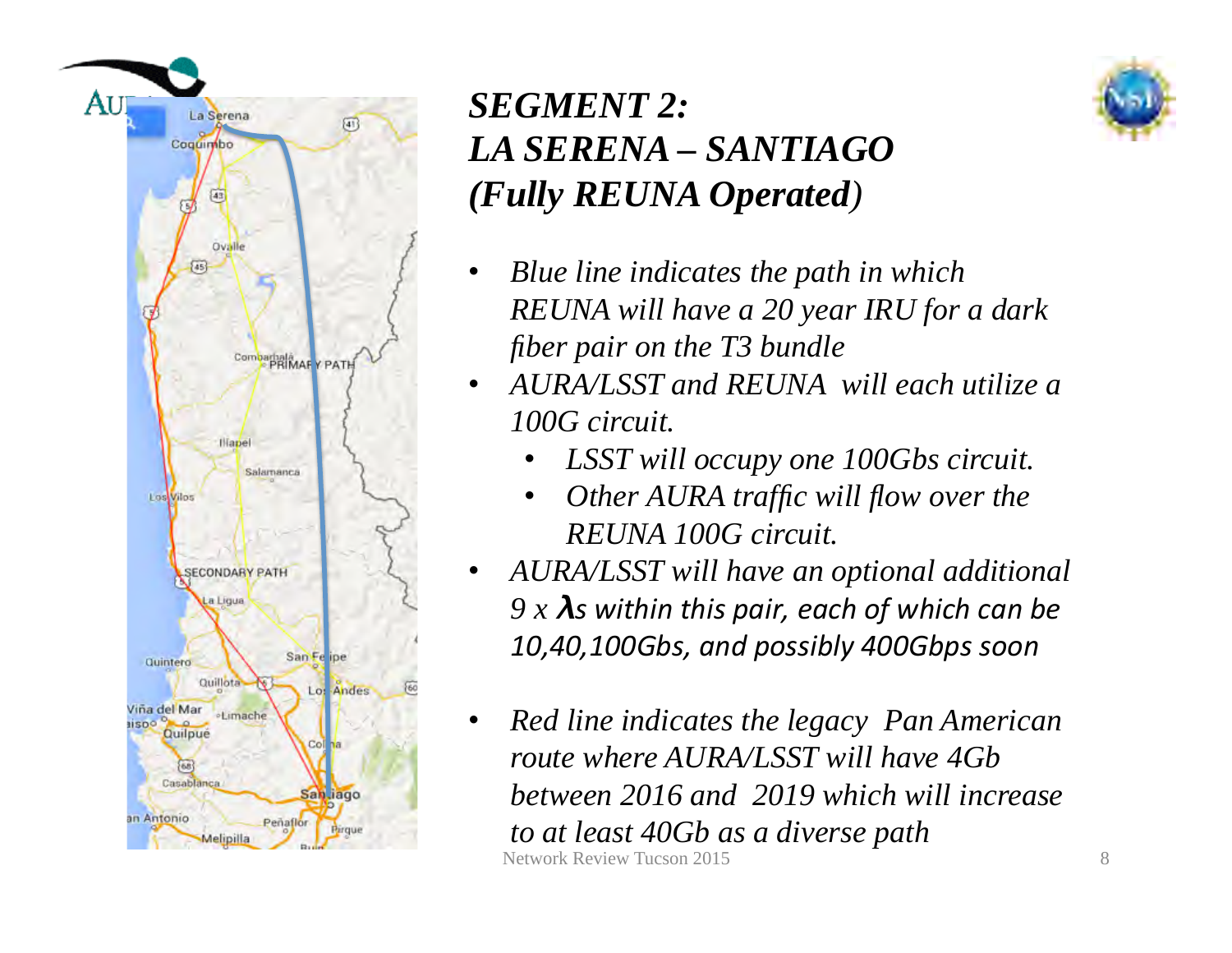



### WDM Equipment

Currently considering PADTEC, INFINERA and CIENA Wave Division Multiplexing equipment, with 100G and/or 40G  $\lambda$ .

Further detailed investigation required to understand technical differences and options such as support, firmware upgrades, MTBF rates, latency throughput, Post FEC limits, etc.

Competitive tender planned before October 2015, in coordination with REUNA's additional network purchases





Network Review Tucson 2015

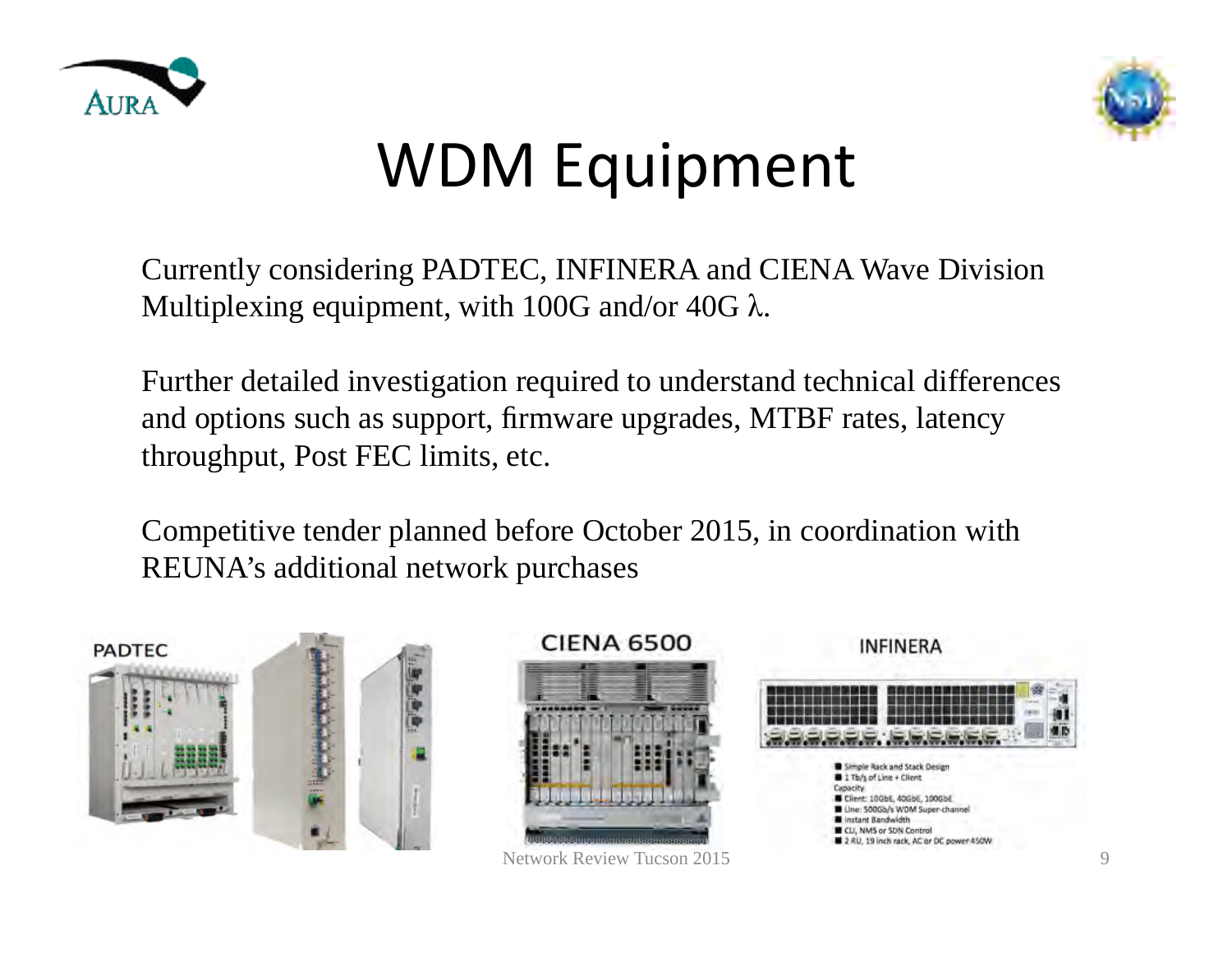



### Network Operations Planning

- Segment 1: Mountain-La Serena
	- $-$  Standard maintenance of fiber links by Telefonica through REUNA contract
	- $-$  Light paths and traffic managed by AURA, in coordination with REUNA
- Segment 2: La Serena-Santiago
	- $-$  Standard maintenance of fiber links by Telefonica through REUNA contract
	- $-$  Light paths managed by REUNA, with 1 lambda dedicated to LSST traffic (up to 9 more reserved)
- **END-TO-END** Operations actively managed by Network Management group (AURA/LSST, FIU, REUNA, NCSA, +)